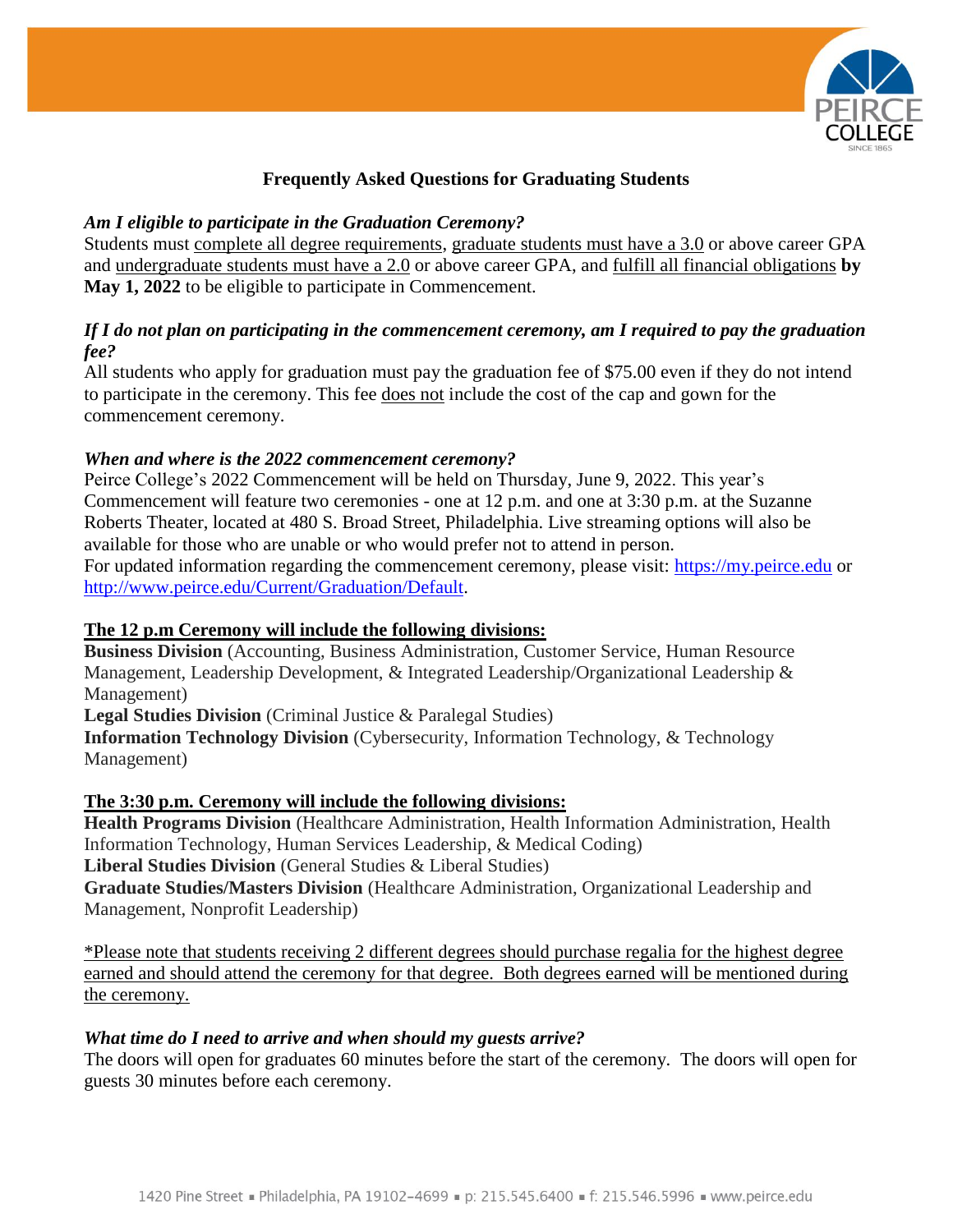

#### *What are the COVID policies?*

Please note that all graduates, guests, staff, and volunteers must be vaccinated against COVID-19 to attend. This is a requirement set by the theater and is in alignment with Peirce's COVID-19 policy. This will be strictly enforced. The theater's policy can be viewed by going to [https://philadelphiatheatrecompany.org/covid/.](https://philadelphiatheatrecompany.org/covid/) Please contact **[commencement@peirce.edu](mailto:commencement@peirce.edu)** with any questions or concerns. Masks must be worn properly at all times, including when graduates are on stage and when receiving their diploma. All graduates will be provided with a Peirce College mask upon arrival.

### *When can I order my cap and gown?*

You may purchase your cap, gown, and hood from Herff Jones by going to the site listed below. The directions are attached. Cap and gowns will go on sale **March 14, 2022.** Caps and gowns must be purchased no later **than May 9, 2022.** <http://colleges.herffjones.com/college/peirce/>

### **The cost of the gown and hood is as follows:**

Associate: cap, gown, tassel, and hood: \$54 plus tax and shipping Certificate: cap, gown, & tassel (no hood): \$34 plus tax and shipping Bachelor: cap, gown, tassel, and hood: \$55 plus tax and shipping Master: cap, gown, tassel, and hood: \$60 plus tax and shipping

### *How many tickets will I receive for graduation?*

Based on the number of graduates who have responded to the Commencement Ceremony survey, each graduate will receive two (2) tickets for their guests. An official determination will be made within the next month. At that time, you will be provided directions on how to request tickets.

# *Will my diploma list my concentration/track?*

Concentrations are only listed on transcripts. The diploma will indicate your major only.

# *How can I obtain an official document to verify my degree?*

You may order an official transcript by visiting my, peirce, edu and clicking on the link under the Transcript Request portlet on the Homepage. If you have any concerns, please contact the Office of the Registrar at 215-670-9380.

#### *What cumulative GPA do I need to earn for the designation of graduation honors?*

Special recognition is granted at commencement to degree students (associate and bachelor's degrees only) who maintained a high cumulative GPA at completion of their studies at Peirce College as follows:

**Cumulative Grade Point Average Honors** 3.95-4.0 summa cum laude 3.850-3.949 magna cum laude 3.700-3.849 cum laude